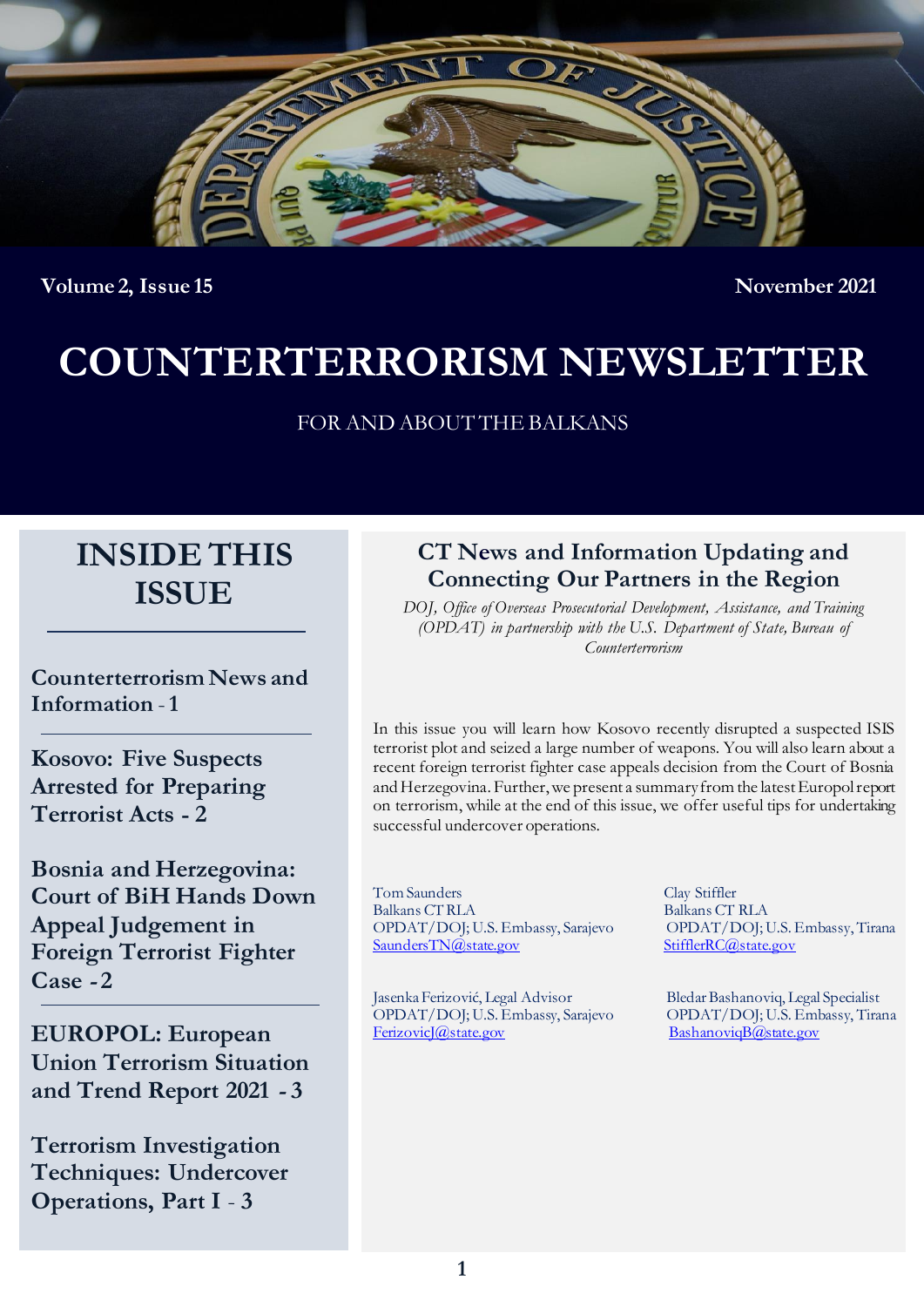# **Kosovo: Five Suspects Arrested for Preparing Terrorist Acts**

Kosovo police and the Special Prosecution Office took down an alleged terrorist cell on October 10, 2021. Members of the cell are suspected of preparing to conduct terrorist acts. Law enforcement seized many weapons, including hand grenades, explosives, firearms, a drone and a rocket launcher. According to media sources, the investigation lasted for three months, was conducted in high secrecy, and involved the use of special measures of investigation and surveillance for monitoring and tracking the suspects' activities.



*Weapons seized during the police action*

Suspect Ardian Gjuraj is alleged to be the leader and the instructor of the group. The other alleged members of the group are Nuhredin Skenderi, Ergim Syla, Mentor Bellaqa and Shkodran Krasniqi. According to the investigation order cited by Kosovo media, Gjuraj had risen to become a high-ranking official within the ISIS foreign relations office, and he had received instructions on how to build a terrorist network in the country. The media reportsthat the defendants attempted to purchase weapons from the Kosovo police during an undercover operation.

Ardian Gjuraj was previously convicted and sentenced to a year and five months in prison for terrorism in February 2018. He was released after five months by the Court of Appeals.

All the defendants have been ordered to remain in custody for 30 days by the Pristina Basic Court Special Department while the investigation continues.

**Sources:** <https://kallxo.com/lajm/detaje-grupi-radikal-islamik-planifikonte-sulme-terroriste-ne-kosove/> <https://kallxo.com/lajm/dosja-e-prokurorise-sa-zgjati-hetimi-per-grupin-e-dyshuar-terrorist/> <https://kallxo.com/lajm/detaje-se-si-ishin-ndare-rolet-e-grupit-te-dyshuar-terrorist-per-pergatitjen-e-sulmeve-ne-kosove/>

#### **Bosnia and Herzegovina: Court of BiH Hands Down Appeal Judgement in Foreign Terrorist Fighter Case**

In September 2021, the Court of BiH delivered its appeals judgement in the case of convicted foreign terrorist fighter Milarem Berbić, upholding the judgement of the trial court and affirming the defendant's 3-year prison sentence. Berbić was convicted on May 19, 2021, of the criminal offense of Unlawfully Establishing and Joining a Foreign Paramilitary or Parapolice Organization. The defendant left BiH in 2014 and traveled to Syria. During his stay in Syria, he assisted and fought on the side of ISIL as a member of the unit led by Goran Pavlović. On appeal, the defendant argued that the conviction should be overturned, while the prosecutor argued that the 3-year sentence was insufficient and should be increased. The appellate court, however, denied the arguments of both parties and confirmed the trial judgement.

**Source:** [Potvrđena prvostepena presuda Milaremu Berbiću za ratovanje u Siriji](https://detektor.ba/2021/10/07/potvrdjena-prvostepena-presuda-milaremu-berbicu-za-ratovanje-u-siriji/)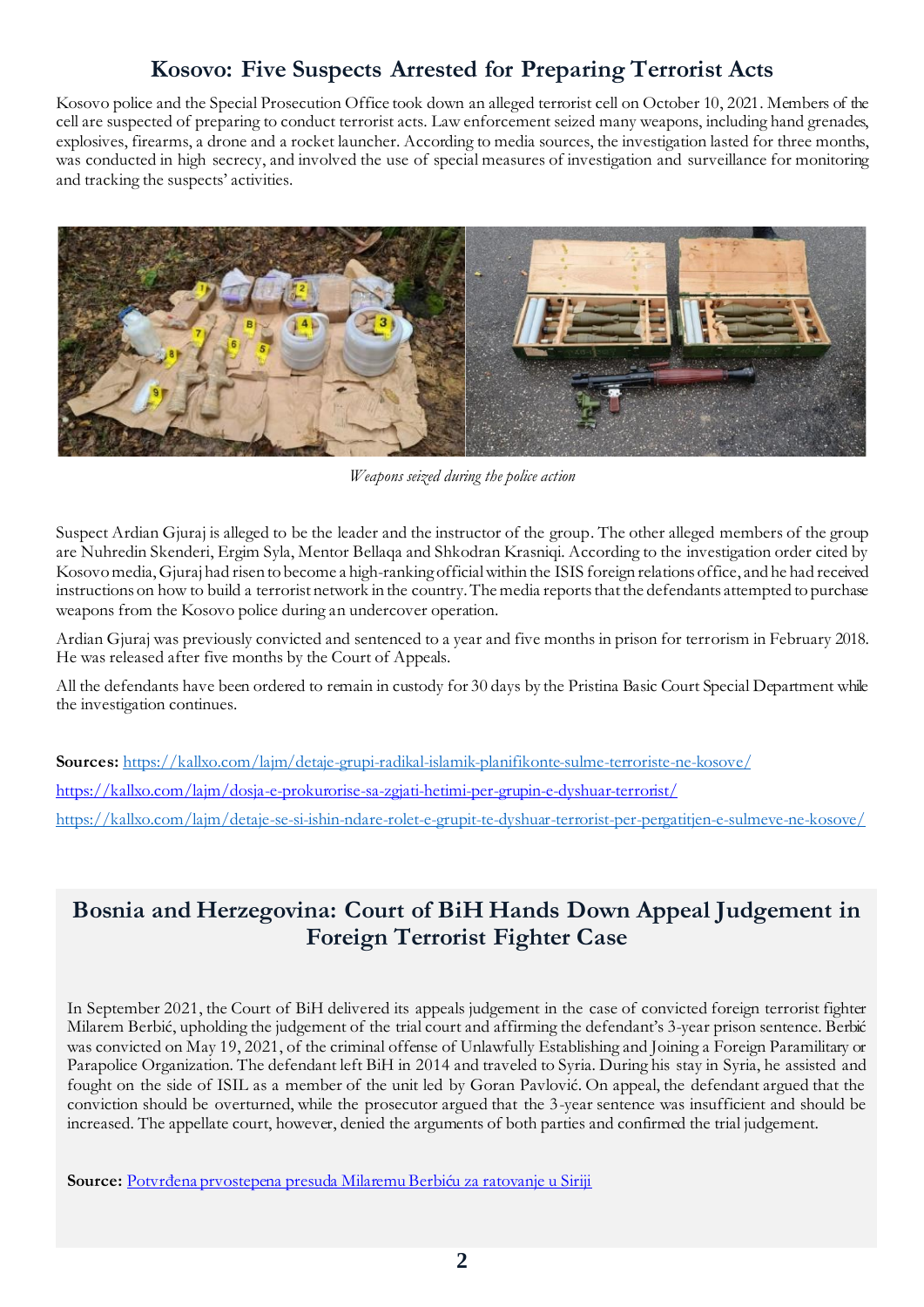### **EUROPOL: European Union Terrorism Situation and Trend Report 2021**

Released in June, Europol's European Union (EU) Terrorism Situation and Trend Report gives an overview of terrorist attacks and arrests in the EU, UK, and Switzerland in 2020.

According to the Report, there were 57 completed, failed, and foiled terrorist attacks in the EU in 2020, with 21 people killed and 54 injured. In addition, 62 terrorist incidents were reported by the UK in 2020. According to the report, more jihadist terrorist attacks were completed than thwarted in 2020. All 15 of the terrorist attacks  $-$  in the EU (10), Switzerland (2 probable terrorist attacks), and the UK  $(3)$  – were carried out by lone actors from diverse backgrounds, most of them using unsophisticated attack methods. A considerable number of these perpetrators were released convicts or prisoners, which reveals the effects of jihadist radicalization and recruitment in prison as well as the threat stemming from released prisoners. The return of foreign terrorist fighters to Europe in 2020 was affected by COVID-19 travel restrictions with hundreds of Europeans remaining in detention camps in Northeast Syria. Furthermore, the take-down of the messenger service Telegram in 2019 decreased considerably jihadist networking and operating online.

In 2020, 254 individuals were arrested on suspicion of committing jihadism-related offenses, which is a drop of more than 50%. The most frequent offense leading to arrest was membership in a terrorist group, followed by propaganda dissemination and planning/preparing terrorist acts, and facilitating and financing terrorism.

The majority of terrorist prosecutions completed in the EU Member States in 2020 (314 out of 422) were related to jihadist terrorism, specifically to offenses related to the conflict in Syria and to the activities of terrorist organizations that operated in that area, primarily ISIS.

The Report further notes that at least five jihadist attacks that took place in Europe in 2020 involved perpetrators who had previously spent time in prison, which indicates that Europe continued to suffer the effects of jihadist radicalization and recruitment in prisons and the threat from released prisoners.

In relation to online jihadist propaganda, the Report observes that it has become more dispersed across a variety of platforms after the 2019 Telegram takedown and that ISIS supporters evidently continued to struggle to rebuild their networks and to ensure that ISIS messaging reaches target audiences. Even though the quantity and quality of propaganda produced by official ISIS media outlets decreased significantly in 2020, ISIS supporters continued to use multiple online platforms to propagate their ideology and to incite lone-actor attacks in Western countries. The Al-Qaeda network also continued to maintain a sustained propaganda presence online in 2020.

According to the Report, one completed right-wing terrorist attack was carried out by a lone actor in 2020, whereas three other attacks failed or were foiled. Thirtyfour individuals were arrested on suspicion of involvement in right-wing terrorist activity. Suspects arrested for planning right-wing terrorist or extremist attacks have links to transnational violent online communities. The Report also notes that right-wing extremists use video games and gaming platforms to propagate their ideology. The number of convictions for right-wing terrorism increased in 2020 in comparison with 2019.

In relation to left-wing and anarchist terrorist attacks, the Report finds that the numbers for 2020 remained comparable to those from previous years, whereas arrests dropped by more than half. In 2020, prosecutions for left-wing and anarchist terrorismrelated offenses were the second most common type of terrorism prosecution in the EU.

**Source:** [EU Terrorism Situation and Trend Report 2021](https://www.europol.europa.eu/activities-services/main-reports/eu-terrorism-situation-and-trend-report)

#### **Practice Tip**

#### **Terrorism Investigation Techniques: Undercover Operations, Part I**

The topic of this and the next issue's practice tip section will be undercover operations. In this issue we will briefly outline different types of undercover operations and important points that law enforcement agencies should consider before employing this investigation technique. In the next issue we will offer you some practice tips for conducting successful undercover projects.

An undercover operation is defined as an investigative technique in which law enforcement officers operate covertly for the purpose of developing evidence about illegal activities. In an undercover operation, one or more undercover officers is placed into position which enables him or her to provide direct information about criminal activity and to testify as a direct